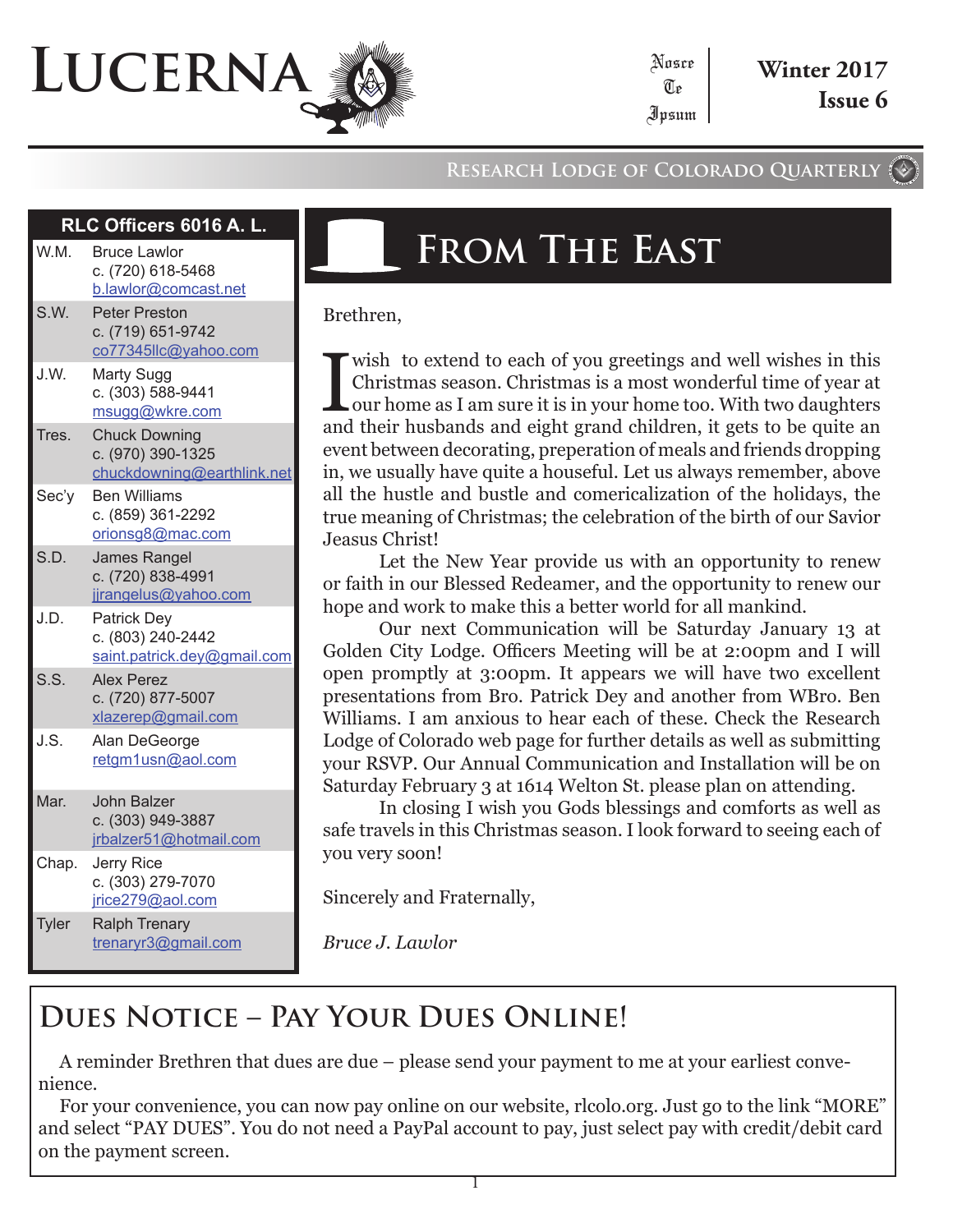# **A Secret o**

"After He made the form of the chariot of the supernal Adam, He came down upon it and was then named by that form and called *El Elhoim.* And if the Craftsman were to break those vessels that He had made, the water would return to its source….And afterward He made a great vessel, and through this He called Himself 'the Understanding One.'"

*Zohar – The Faithful Shepherd*, as cited in *The Tree of Life, the Palace of Adam Kadmon*, by Chayyim Vital

**Phenomic Separation September 2013**<br>
regarding the *Sephiroth* in and prevalent misconception the modern age.

It is commonly presumed that the shape of the Tree of Life (*Etz Chayyim*), as popularized and transmitted in the form of the three pillars, comprises the Kabbalistic doctrine pictorially.

This is incorrect – the form of the Tree, as communicated by Rabbi Isaac Luria (the *Arizal*) to his disciples, is far more nuanced and opaque than this simplified rendering.

The Tree of Life is, in its "form of a man", an image of the *Ruach* of *Adam Kadmon*, the form of the "middle soul" of the primordial man which filled the universe

of creation. "The spirit of man is the lamp of the Lord" (Prov. 20:27). As such, the *Sephiroth* are first described as the "linear *Sephiroth*", which essentially inform the "circular *Sephiroth*" comprising the vessels and their inner and surrounding lights to fill out and extend the "world of points". This is a complex form not properly understood, one well beyond the scope of this brief discussion here, but it is one to which the attention of the curious student is readily commended.

Of course, even while it attempts to discuss a prevalent unity, there can be no *single* kabbalah. When attempting to relay that which exceeds a capacity of words to relate, the form of an expression necessarily adapts to illustrate and accommodate a particular concept set before us. However, there remain internal consistencies which must be upheld to reveal beyond the individual concepts and adaptations themselves the overarching Unity with which we are concerned, and these consistencies are most



useful where they are preserved congruently. A departure from the symbolism in one capacity, then, necessarily requires yet more departures to substantiate the change, and a new kabbalah must ultimately emerge. Such a *new* kabbalah, then, is not really kabbalah at all, but something else syncretizing and appropriating for its own purposes. It is, therefore, advisable to be discriminating. The well is deep, but we must be vigilant when drinking from another man's bucket: The purity of the water may readily be tinged.

So it is that when we look at the modern Tree of Life, popularized in the New Age movements and many so-called Western Mysteries (even those of our beloved Craft), we frequently see three paths constructed between *Malkuth* (see figure at left). These paths are used to position the so-called *sinister* and *dexter* paths, to the

left and right side of the Tree respectively, and thereby balance the Middle Pillar between Severity and Mercy, between (at least in reductionist writings) concepts of good and evil.

This is a convenience for some, however it seems to overlook the importance of *Yesod*, that sphere of Formation, (referred to in the Royal Arch ritual the *cubical stone of foundation*) upon which the world was wrought.

*Malchuth* is the intermixing of all things, like the utterance of new words emerging from a combination of particular letters. Thus, in this world of action (*Assiah*) the entire Tree is represented, intermixed and combined into all things for the infinitude of expression. All things coalesce in the density of the Kingdom. The sinister path and the dexter path are therefore designations made in *Malchuth* – there is no need of ascending to the left or the right. Such a duality is inconsonant with the forces of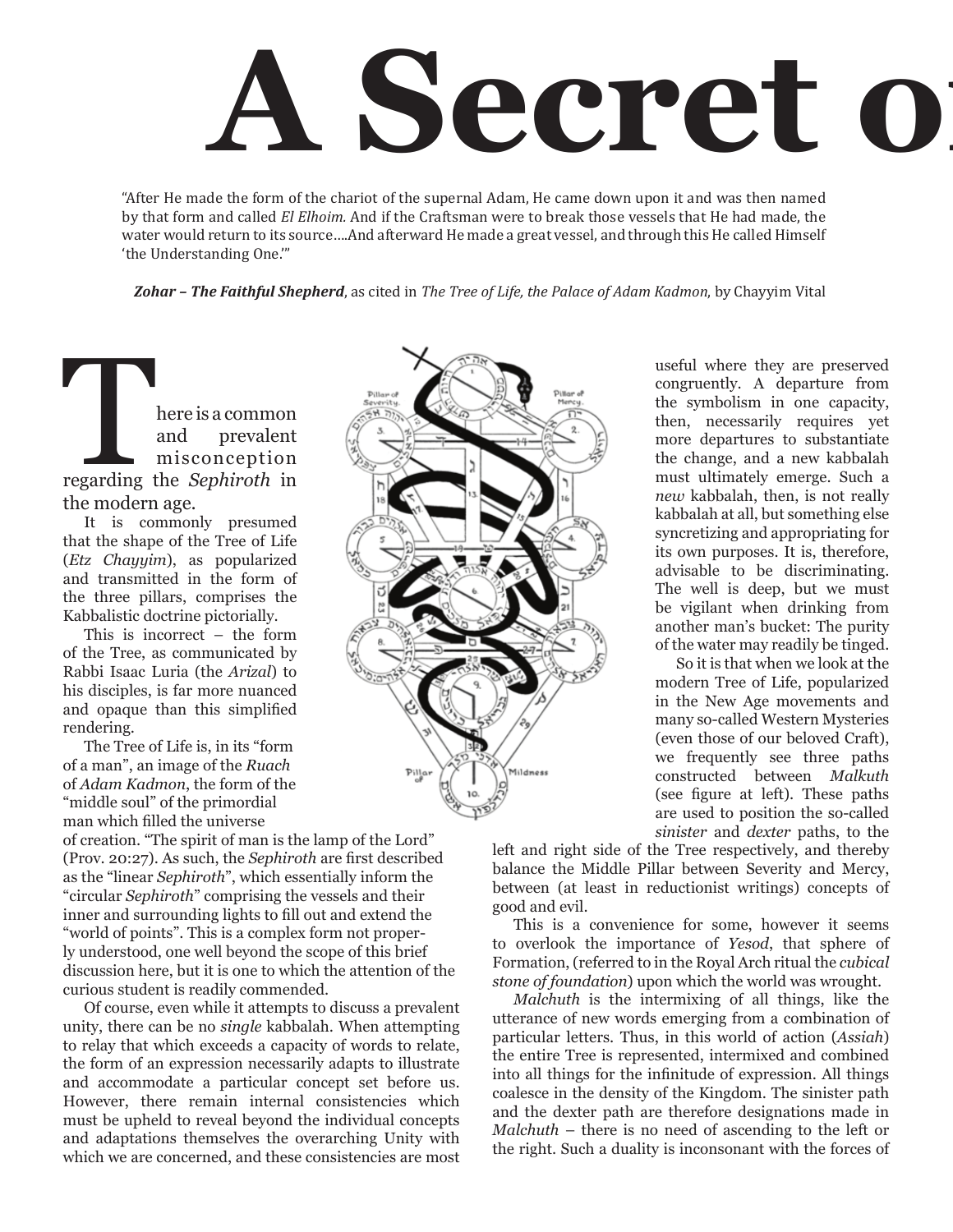# **A Secret on the Path**

*by W. Bro. Ben Williams*

manifestation the Tree balances: "Blessed is the man that walketh not in the counsel of the ungodly, nor standeth in the way of sinners, nor sitteth in the seat of the scornful. But his delight is in the law of the LORD; and in his law doth

he mediate day and night. And he shall be like a tree planted by the rivers of water, that bringeth forth his fruit in his season; his leaf also shall not wither; and whatsoever he doeth shall prosper." Psalm 1. (The rivers are alike the paths. The Tree planted thereby, and nourished and sustained by them, is alike that which grows up from *Malchut*. The *day* and the *night* can be said to be the left and right, the internal and the external and the course of duality.)

Only through *Yesod* can the higher manifestations be made known. In earlier representations of the three-pillared Tree, there is one path to *Yesod* – and it is often denominated by the letter *Tav* (see figure at right).

This is significant because, in Ashkenazi pronunciation and in earlier times, the *Tav* adopts the double-body diacritic, represented by the *dagesh*, the vowel point that renders a plosive "t" sound versus the aspirant "s". (In earlier pronunciations the "s" sounded

version (the *Tav* absent the *dagesh*) was silent – a voiceless dental fricative. This is significant indeed.)

However, also significantly, the *Tav* receives no final form like the double letters *Pe* and *Kaph*. It's numbering of 400 is the highest value absent that dual characteristic implied by the final form of other letters. Thus the *Tav* is a single expression of a dual characteristic that terminates the letters of manifestation. In other words, the *Tav* conceals within it the dual paths alluded to were *Malchut* to reach to *Hod* and *Netzach* in addition to *Yesod*.

But *Tav* is the confines of the Kingdom.

Thus *Tav* is the reach of totality. Beyond its reaches all things are contained in the action of time. It is the final letter of *Malchut*. It is the final letter of the Hebrew word *emet*, meaning *truth*. Thus via this path from which the Kingdom entirely depends, the sphere of Formation is determinable, from whence the Tree becomes accessible as we enter the higher worlds of *Yetzirah*. *Tav* is like the trunk from which the Tree is brought up from the rootgiving depths to the sustenance of the light. For Christians it is significant of the Cross itself.

The *truth* of the *Tav* is perhaps signified in Ezekiel's

vision (Ezekiel 9:4) wherein the letter *Tav* is said to be the mark by which the righteous in Jerusalem were represented.

It is, therefore, not surprising that the earlier renditions of the linear *Sephiroth* were illustrated with this single path between *Malchut* and *Yesod*. Further, the two paths when shown fallen to *Malchut* in the New Age Tree are probably better represented as opening between *Din* "Judgment" (or *Geburah*, "might") and *Chockmah*, "Wisdom", and between *Chesed*, "Mercy" and *Binah*, "Understanding". This connects the sides of the Tree across the hidden door (the letter *Daleth*) at the juncture of the "garden" where *Da'ath* may be found to appear. Three paths, then, of *Qoph*, *Zayn*, and *Daleth*, cross to render a hidden cube perhaps, reflected through *Tifaret* and reminiscent in the lights of *Yesod*. This is akin to the mystery of *Arik Aipin* (the Macroprosipus) made manifest within *Zeir Ainpin*

(Microprosipus).

It is not correct, therefore, to assume that the paths are travelable *per se*, and that they exist as literal roads to set foot upon. The paths are better contemplated as nourishing rivers that enable the inner light of the vessels to communicate and interrelate. Thus it is worthwhile to contemplate the relational baring *Tifaret* provides in sustaining the differentiation of *Yesod* from the other *Sephira*, from which *Malchut* therefore depends. This symbolism is entirely lost in the New Age representation which, in all probability, should be considered a syncretism and an appropriation of material reordered for purposes perhaps inconsistent with the intention of the *Ones of Blessed Memory*.

Thus, *Yesod* is like a dream. One cannot dream without first falling to sleep (the Kingdom). But in this sleep, one cannot awaken from the dream without first awakening *within* it.